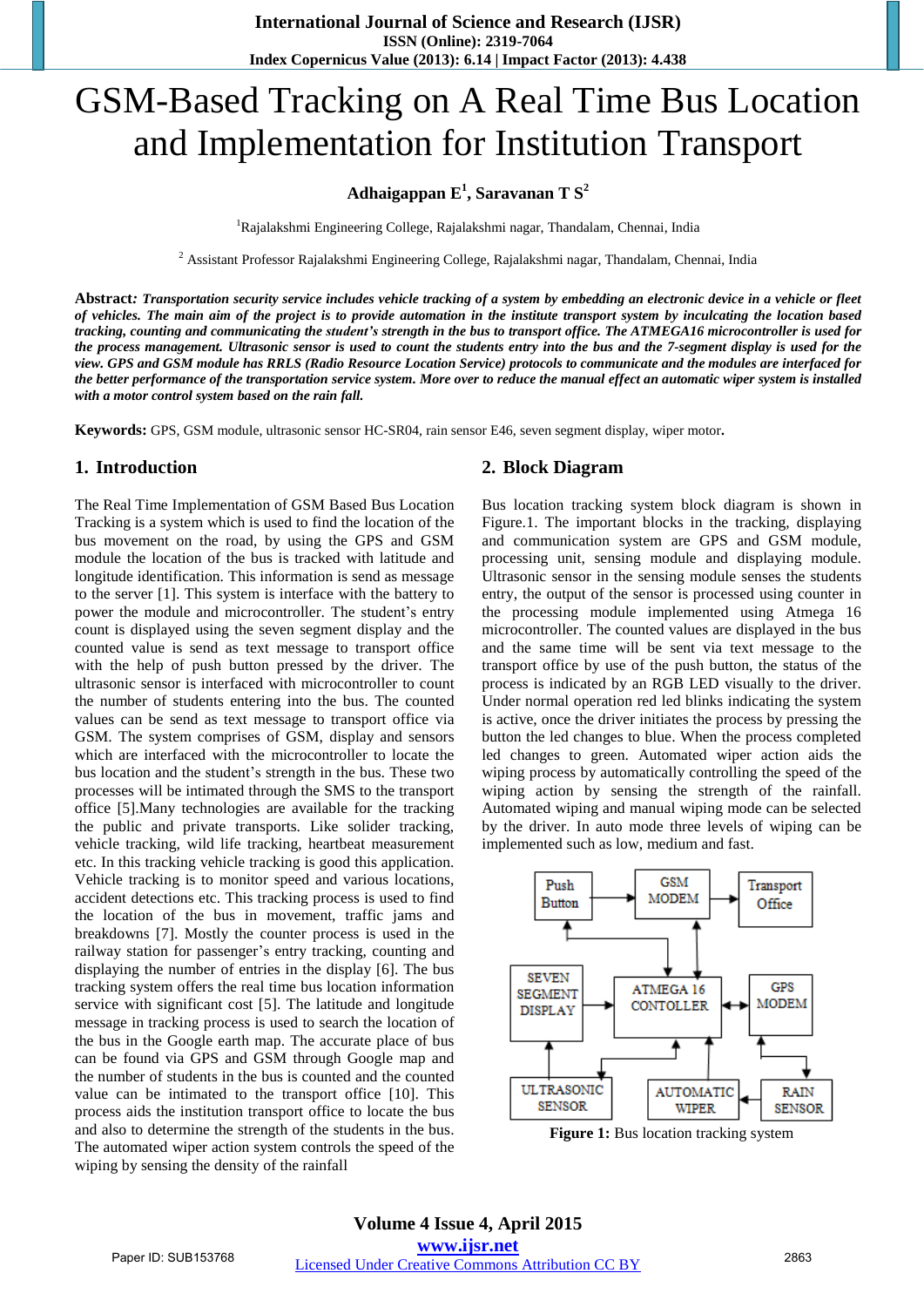#### **2.1 ATMEGA16 Microcontoller**

AVR is 8-bit RISC architecture microcontroller. These microcontrollers are available in 16-bit and 32-bit. It has 140 single cycle instructions. AVR can operate with 8 and 16 MHz clock period. ATMEGA16 is a 40 pin microcontroller with four 8-bit ports with inbuilt USART,  $I^2C$  interface, PWM channels and 10 bit ADC. It has 4 PORTS with 8 pins in each port.

#### **2.2 GPS and GSM Module**

Global System for Mobile communication (GSM) is Standard used for mobile communication in Europe and other countries. General Packet Radio Service (GPRS) enables higher data transmission rate which is an extension of GSM. GSM/GPRS module consists of a GSM/GPRS modem, a power supply circuit and communication interfaces like RS-232, USB; etc. The MODEM is the soul of such modules. (UMA) unlicensed mobile access technology is basically a mobile-centric version of 802.21.it used between GSM and Bluetooth. The GSM module is connected with ATMEGA 16 in PORT D with pin PD0 and PD1. The PORT D is default for transmitter and receiver. The GSM transmitter is connected with PD0 and receiver with PD1.

#### **2.3 Ultrasonic Sensor**

Ultrasonic sensors HC-SR04 is used in this project, they are also known as transceivers because they do send and receive operation at a time. Generally they are called as transducers which work on a principle of RADAR. An active ultrasonic sensor produces high frequency sound waves and calculates the echo received back by the sensor. The distance to an object is calculated by measuring the time interval between sending time of the signal and echo reception time.By measuring the time duration from the transmission to reception of the ultrasonic wave, it detects the position of the object. This sensor is connected with PORT A of ATMEGA 16 controller which has +5v supply.

#### **2.4 Rain Sensor**

A rain sensor E46 is a switching device which is activated by rainfall. Total internal reflection is the principle behind the modern rain sensors. An infrared light is beamed at  $45^\circ$ angle into the windshield from the interior if the glass is wet, when the light is less which makes it back to the sensor, and then wipers turn on. Most of this aspect of the car does not stand.

#### **2.5 Seven Segment Display**

A seven segment is available in 10 pin package, while 8 pins corresponds to eight LEDs of seven segment display and the remaining 2 pins (at middle) are common and they are internally shorted. There are two configurations in these segments. They are, Common Cathode and Common Anode. In all the LEDs CC is the structure, D negative terminals are connected by common pins . when given a specific LED glows Common ground is connected and its associated pin high. The IC is used in display is ULN2003 and it operates in +12v supply. It can be connected with PORT C and PORT B of ATMEGA 16 controller.

#### **2.6 Automatic Wiper**

The battery or power supplies will give power to the sensor and the rain operated motor. During rainfall, the Wiper motor is automatically ON. On the glass of the vehicle the senor is fixed. The sensor used in the proposed system is a conductive or rain sensor. It senses the rainfall and gives signal to the control unit. The control unit activates the motor of the wiper automatically.

# **3. Bus Tracking System Simulation**

The simulation for the real time implementation of GSM based bus location tracking and computation for institution transport is done using the software tool ISIS professional PROTEUS. PROTEUS is a Virtual System Modelling and circuit simulation application. The suite combines mixed mode SPICE circuit simulation, animated components and microprocessor models to facilitate co-simulation of complete microcontroller based designs. Proteus also has the ability to simulate the interaction between software running on a microcontroller and any analog or digital electronics connected to it. It simulates Input / Output ports, interrupts, timers, USARTs and all other peripherals present on each supported processor. The corresponding design specification is achieved through the compiler software AVR STUDIO 4 for ATMEGA 16. Figure.2 shows the tracking device placed in LCD.



**Figure 2:** Tracking Device Placed in LCD

Figure 3Shows the counter design and sending message using the terminals. Display on the seven segment display is also shown.

**Figure 3:** counter process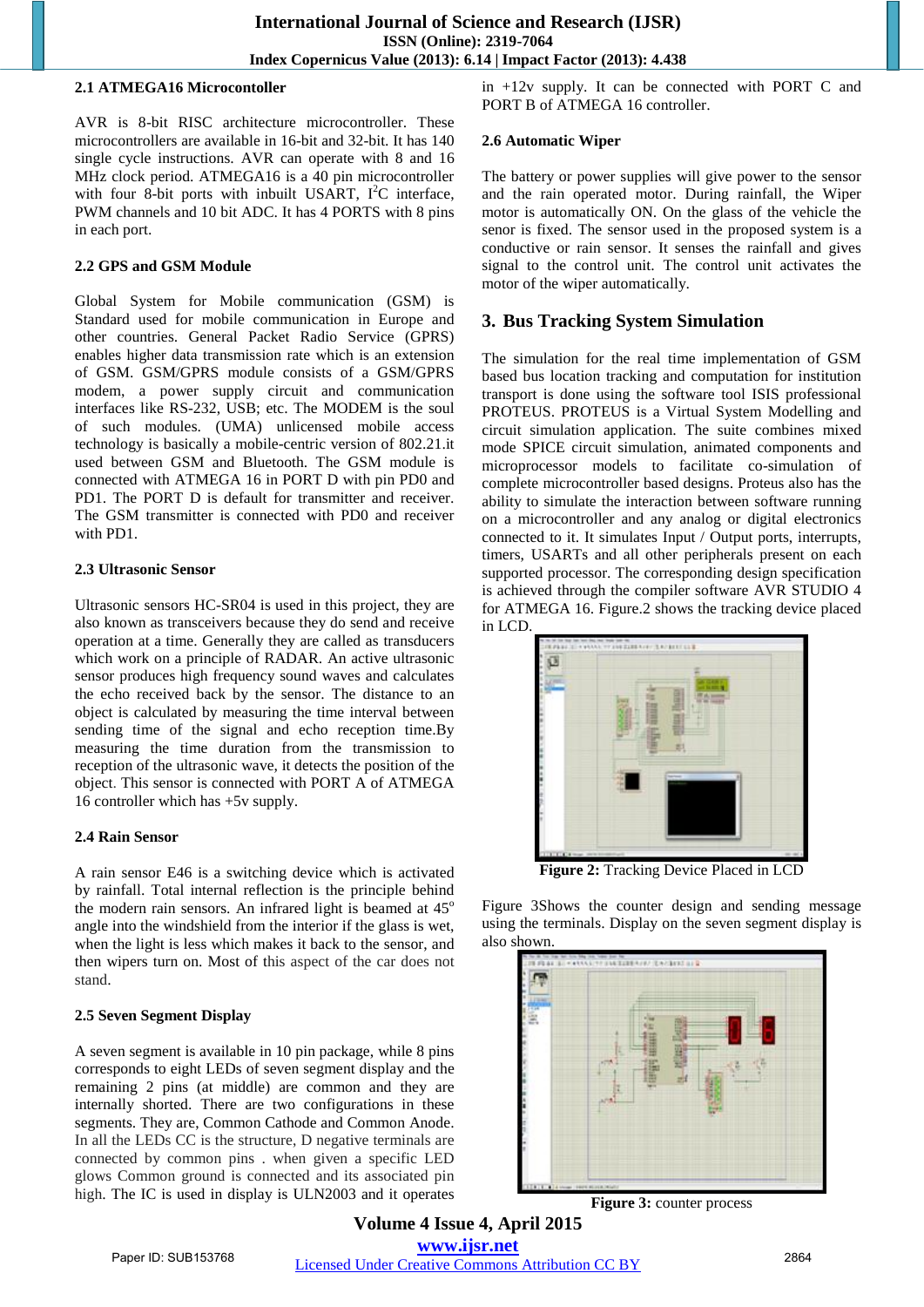### **4. Simulation Results**

The simulation results are shown through the following figures. It describes the working function of the peripherals, which is connected with the controller. The device gets the information from database server by using GSM and GPS, display those details through LCD. The details include bus location, bus speed, date and time. Latitude and longitude location of bus can be searched via Google map.



**Figure 4** Output Message for GPS

Like the same way of tracking the students count inside the bus which is displayed in the 7-seg display is transmitted through GSM as a text message when a push button is pressed by the driver at any stage of motion regarding power supply is provided. Figure 4 shows the output message for GPS in the destination mobile phone. Figure 5 shows the interface between Computer and GSM and Figure 6 shows the output message of student counting bus to the college mobile phone



**Figure 5:** Interface between Computer and GSM



**Figure 6:** Output Message of Students Count in Bus

# **5. Hardware Description**

The controller board has the ATMEGA 16 microcontroller with 7085 voltage regulator. It has input of 7V to 16V and constant output 5V. MAX232 will convert TTL to RS232. Capacitor functions are used to store the changes and boost the voltage. In this bridge rectifier are used it has 4 diodes. The crystal oscillator of ATMEGA 16 is 16MHZ. The supply voltage is  $+12v$  for the development board. Figure6 shows the structure of ATMEGA 16 development board and Figure.8 shows hardware kit with controller.



**Figure 7:** ATMEGA 16Development Board



1. Rain sensor 2.wiper blade 3.wiper motor 4. Relay 5.potentiometer **Figure 9:** Hardware kit for automatic wiper

# **6. Conclusion**

The schematic circuit design for GSM based bus location tracking and computation for institution transport was designed which has three parts GSM modem, seven segment display, ultrasonic sensor and database server. This design was developed by embedded C code by interfacing with GSM, GPS display and ultrasonic sensor by using AVR STUDIO 4.1. The schematic circuit was developed by the